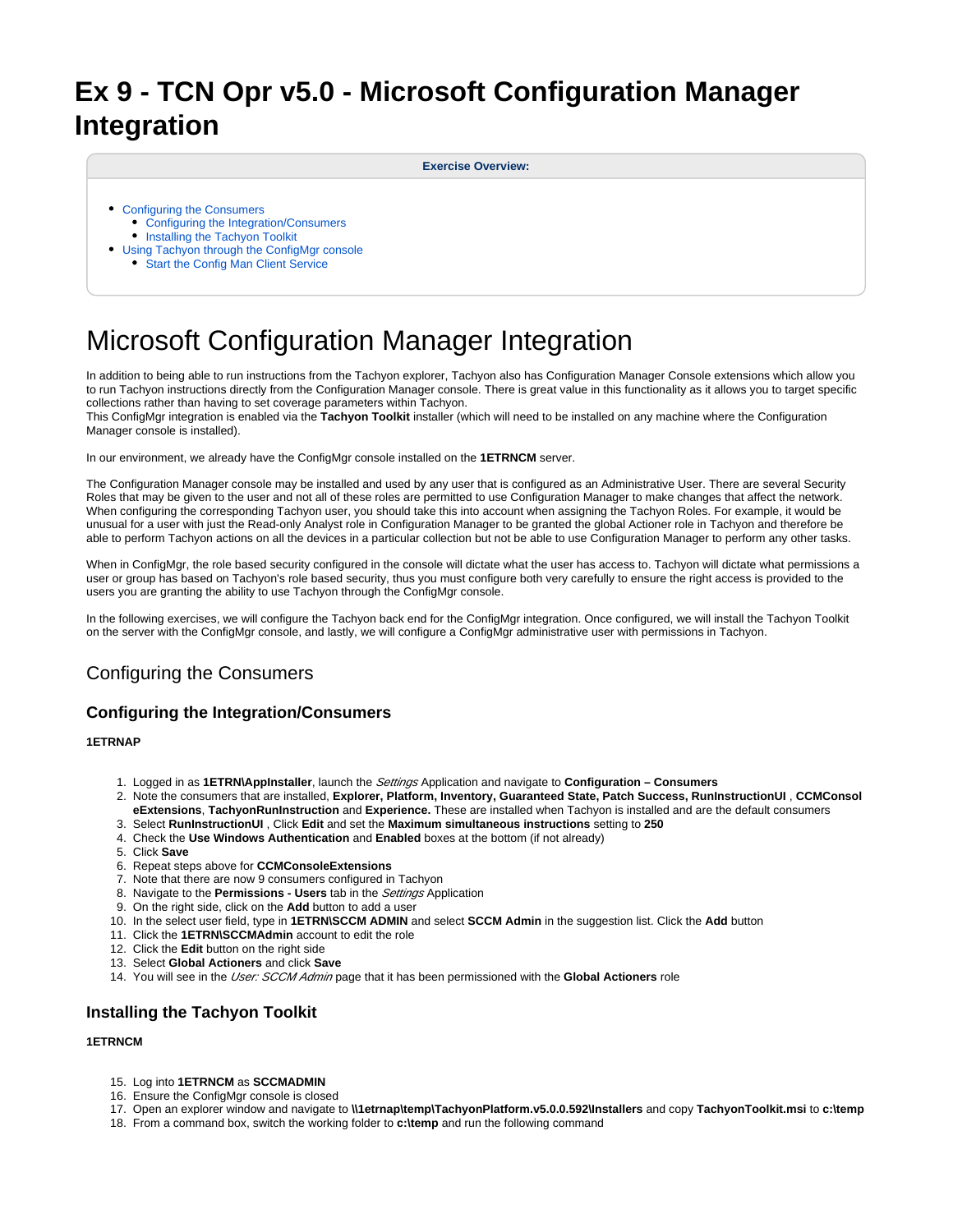msiexec /i TachyonToolkit.msi /l\*v TachyonToolkit.log

- 19. On the Welcome page click **Next**
- 20. On the License Agreement page, select **I accept the terms in the license agreement** and click **Next**
- 21. On the Custom Setup page, click **Next**
- 22. On the Tachyon Server page, input **Tachyon.1etrn.local** and click **Next**
- 23. Click **Install**
- 24. Once installed, click **Finish**
- 25. Browse to **c:\Program Files (x86)\1E\Tachyon** and note that a **Toolkit** folder now exists with a subfolder

# <span id="page-1-0"></span>Using Tachyon through the ConfigMgr console

Now that we have installed the Toolkit and with it the ConfigMgr console extensions, as well as having configured the two consumers required for the ConfigMgr integration, we are ready to use Tachyon through the ConfigMgr console.

## <span id="page-1-1"></span>**Start the Config Man Client Service**

## **1ETRNW73**

- 26. Still logged into **1ETRNW73** as **1ETRN\Tachyon\_AdminG**
- 27. Click **Start** and type in **Services.msc**. Click on the Services.msc applet
- 28. Click on any service and type in SMS. Stop the SMS Agent Host service

We will now use a Tachyon instruction from the Config Man console to start the Config Man Client Service

## **1ETRNCM**

- 29. Logged in as **1ETRN\SCCMADMIN,** launch the ConfigMgr console from the taskbar
- 30. Click the **Assets and Compliance** pane on the left and select **Devices**
- 31. Right-click **1ETRNW73** and at the bottom of the pop-out menu, select **1E Tachyon**
- 32. We will now use a Tachyon instruction from the Config Man console to start the Config Man Client Service

You should see a list of Tachyon specific actions as follows

Stop ConfigMgr Client Service

- Start ConfigMgr Client Service
- Application Deployment Evaluation Cycle
- Discovery Data Collection Cycle
- File Collection Cycle
- Hardware Inventory Cycle
- Machine Policy Retrieval and Evaluation Cycle
- Software Inventory Cycle
- Software Metering Usage Report Cycle
- Software Updates Deployment Evaluation Cycle
- Software Updates Scan Cycle
- Windows Installer Source List Update Cycle
- nid Client Health Check
- Instruction Runner
- 33. Click on **Start ConfigMgr Client Service.** Click **Yes**
- 34. Launch **Live Mail** from the **Start** menu and click **Send/Receive**

36. Click **OK** on the Tachyon pop up

<sup>35.</sup>  Get the authentication code from the latest email and input it into the **Authentication code** box which appeared when the action was initiated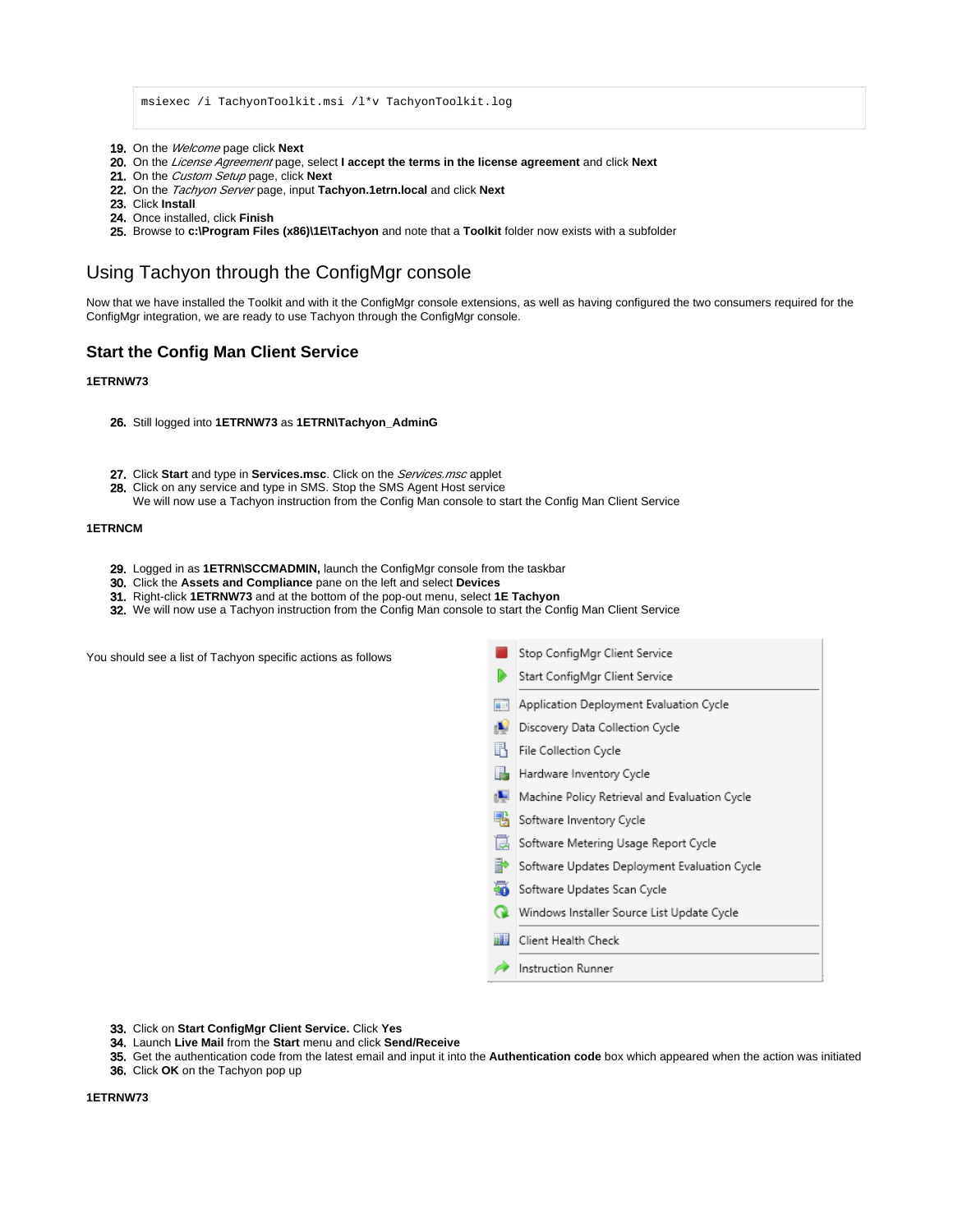- 37. Logged into **1ETRNW73** as **1ETRN\Tachyon\_adminG**, launch the Tachyon Portal if not already open and navigate to the Explorer Application - notifications page
- 38. Note the action initiated from the ConfigMgr console has an approval request waiting
- 39. Click **Start** and type in **Services.msc.** Click on the **Services.msc** applet
- 40. Click on any service and type in **SMS.** Note the **SMS Agent Host** service is in a **Stopped** state
- 41. Return to the *Explorer* Application and approve the request
- 42. Browse to **c:\programdata\1E\Client** and open the **1E.Client.log** file
- 43. Note that the action we just approved has been actioned but that our Guaranteed State Policy has run and has marked this device as noncompliant

Your log should look similar to this one

| 1/13414-14 17:39:02.0881 22121 INFO - ISea=551 Hunning instruction (InstructionId=571                                                                         |  |
|---------------------------------------------------------------------------------------------------------------------------------------------------------------|--|
| 1019-04-14 17:39:02.098 [2212] INFO - Setting startup to 'disabled' for service 'ComExec'                                                                     |  |
| 1019-04-14 17:39:02.108   22121 INFO - Performing action 'stop' for service 'ComExec'                                                                         |  |
| 1019-04-14 17:39:13.998 [2212] INFO - [Sea=55] Successfully processed instruction (Instruction)d=57                                                           |  |
| 019-04-14 17:39:20.268 [ 5664] INFO - [Policy Rule 'ConfigMgr client running' (ID 3) (pre-condition)] Successfully processed instruction                      |  |
| 1019-04-14 17:39:20.391   56641 INFO - [Policy Rule 'ConfigMar client running' (ID 3) (check)] Successfully processed instruction                             |  |
| 010 04 14 17 10:00 PLAT RPP 41 INTO  . Data: Out Modellas share a serie of D. Rogers description thank concerte the deal dead and series share and series the |  |

44. Return to the **Services** applet and refresh the view. Note that the **SMS Agent Host** service in now stopped and disabled

### **1ETRNCM**

- 45. Returning to the ConfigMgr console, move from the **Devices** workspace to the **Device Collections** workspace
- 46. Right click on the **Lab Workstations** collection, and select **1E Tachyon>Instruction Runner**

Note a list of instruction Sets are visible

| ø<br>×<br>$\Box$<br><b>Tachyon Instruction Runner</b>                                                                                                                                                                                                                                   |                                                                                                                                                                                                                                                  |  |
|-----------------------------------------------------------------------------------------------------------------------------------------------------------------------------------------------------------------------------------------------------------------------------------------|--------------------------------------------------------------------------------------------------------------------------------------------------------------------------------------------------------------------------------------------------|--|
| <b>Instruction</b><br>Coverage   History   Content   Status<br><b>O</b> By Instruction Set<br>◯ By Prefix<br>Cuestions<br>○ Actions<br>$\times$<br>Search<br>E ConfigMar<br>$R - OS$<br><b>Processes</b><br>E-Registry<br><b>E-Services</b><br>E-Tachyon agent<br>E-Tachyon VErfication | Summary<br>Collection name: Device Collections/Lab Workstations<br>Approximate Target: 5 connected out of 6 devices<br>Duration (minutes)<br>Keep for (minutes)<br>Comments<br>÷<br>Keep detailed data<br>Parameters<br>InC<br>Ask this Question |  |
| Version 3.2.0.715 - Connected to Tachyon 3.2.0.715 - Copyright @ 1E Ltd. 2015-2018. All rights reserved.                                                                                                                                                                                |                                                                                                                                                                                                                                                  |  |

- 47. Click on the **History** and **Content** tabs. Note that they do not have any information as we have not run any instructions through the Instruction Runner yet
- 48. Return to the **Instruction** tab
- 49. Expand **Processes,** and select **What processes are running?**
- 50. Note the Approximate Target based on the collection we chose
- 51. This is essentially our coverage, defined by the collection membership
- 52. Click **Ask this Question**
- 53. Note the **Tachyon Instruction Runner** change to the **History** tab. Click on the **Content** tab
- 54. Note the results being returned
- 55. Click the **Create Collection** button. Note the ability to create a collection based on the results returned. Click **Cancel**
- 56. The create collection functionality can be very valuable for targeting specific deployments via Config Man. For example, you might run a Tachyon Instruction querying for something specific on all your clients, and the ones that return a value could quickly be put into a collection and have a patch or package deployed to. This collection will be using a direct membership rule so much more efficient on the processing side of Config Man

#### **1ETRNW71**

- 57. Return to the Explorer Application on **1ETRNW71**
- 58. Expand the **Instructions** node, and click on **History**
- 59. Note the different instructions listed here. At the top of the list is the instruction we just initiated through ConfigMgr
- 60. Click on the instruction to take you to the **Content** page
- 61. Note the data presented in the same manner that instructions executed directly from the *Explorer* Application are presented

#### **Lab Summary**

In this lab, we configured Tachyon to integrate with Config Man, allowing us to execute instructions directly from the Config Man console. First, we configured two Consumers in Tachyon, **RunInstructionUI** and **CMConsoleExtensions.** This allows Config Man consoles to connect to Tachyon as consumers. Next, we added an administrative user in Tachyon to allow that user to execute instructions from Config Man. Once configured, we ran an instruction from Tachyon to stop the SMS services on a machine. Since this was an action and not just a question, it required the 2-factor authentication as well as approval. Lastly, we queried which files exist under a specified path, which required no approval. We configured the ConfigMgr integration with Tachyon, and we now have the ability to execute instructions directly from the Config Man console. This is very valuable because we can target specific collections in Config Man which would be otherwise hard to define in Tachyon. Finally, we validated the data from the